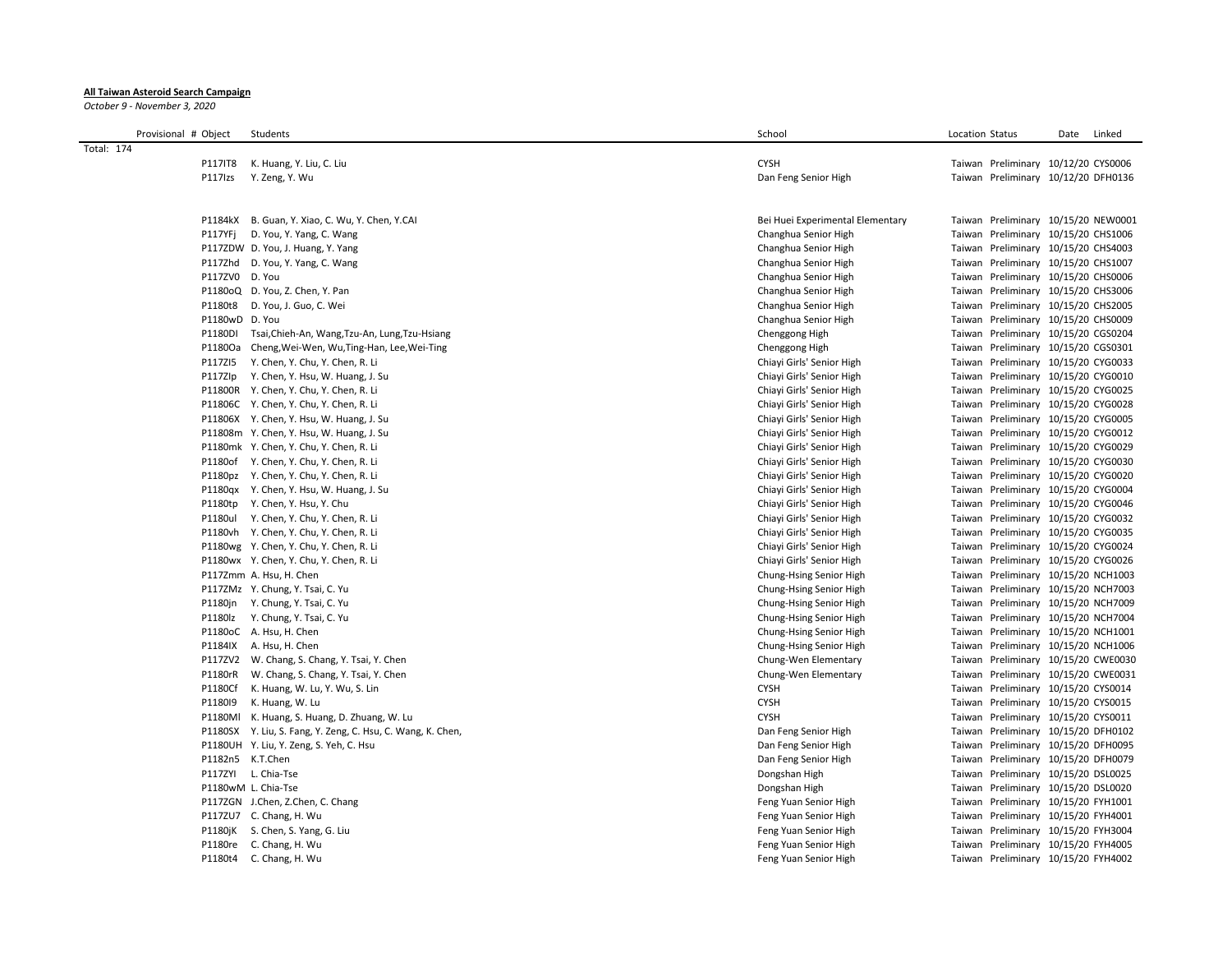P1180w3 C. Chang, H. Wu Feng Yuan Senior High Taiwan Preliminary 10/15/20 FYH4003 P1180Cw M.S.Chin Fengshan Senior High Taiwan Preliminary 10/15/20 NEW0002 P1180Uw R.J.Du, M.S.Chin **Fengshan Senior High Taiwan Preliminary 10/15/20 NEW0001** Fengshan Senior High Taiwan Preliminary 10/15/20 NEW0001 P1180xD B.Y.Huang, M.S.Chin Fengshan Senior High Taiwan Preliminary 10/15/20 NEW0001 P1180OR J. Yang, K. Li, L. Chen Fudan Senior High Fudan Senior High Taiwan Preliminary 10/15/20 FDH0702 P11818T Y. Chen, J. Lai, Y. Yeah Fudan Senior High Fudan Senior High Taiwan Preliminary 10/15/20 FDH0601 P1181vd Y. Chen, J. Lai, Y. Yeah Fudan Senior High Taiwan Preliminary 10/15/20 FDH0602 P1180zZ H. He **HWHS Taiwan Preliminary 10/15/20 HWH9903** HWHS Taiwan Preliminary 10/15/20 HWH9903 P1180xN M. Shen, T. Luo, Y. Hsu November 2021 10:00 20:00 20:00 20:00 20:00 20:00 20:00 20:00 20:00 20:00 20:00 20:00 20:00 20:00 20:00 20:00 20:00 20:00 20:00 20:00 20:00 20:00 20:00 20:00 20:00 20:00 20:00 20:00 20:00 20 P1180zB M. Shen. T. Luo, Y. Hsu November 2021 and States and States and States and States and States and States and States and States and States and States and States and States and States and States and States and States P117YyF W.L.Lin, K.J.Chuang, T.J.Wang, F.J.Huang Lan Lan Tan Elementary Lan Tan Elementary Taiwan Preliminary 10/15/20 LTE0011 P117ZSl W.L.Lin, K.J.Chuang, T.J.Wang, F.J.Huang Lan Lan Tan Elementary Lan Tan Elementary Taiwan Preliminary 10/15/20 LTE0018 P118004 W.L.Lin, K.J.Chuang, T.J.Wang, F.J.Huang Lan Tan Elementary Lan Tan Elementary Taiwan Preliminary 10/15/20 LTE0006 P11804L W.L.Lin, K.J.Chuang, T.J.Wang, F.J.Huang Lan Tan Elementary Taiwan Preliminary 10/15/20 LTE0015 P1180hc W.L.Lin, K.J.Chuang, T.J.Wang, F.J.Huang Lan Lan Lan Tan Elementary Lan Tan Elementary Taiwan Preliminary 10/15/20 LTE0014 P117ZIb C. Su, J. Gan, D. Chang, Y. Chen, S. Hong, Y. Gao Lo-Tung Senior High Lo-Tung Senior High Taiwan Preliminary 10/15/20 LTH1701 P118002 C. Su, J. Jhang, Z. Hong, Y. He, L. Lin, J. Liu Low Lotter Management Communication Communication Communication Communication C. Su, J. Jhang, Z. Hong, Y. He, L. Lin, J. Liu Lotter Management Communication Communic P11808F C. Su, J. Jhang, Z. Hong, Y. He, L. Lin, J. Liu Low Lotter Manuscullo Company 10/15/20 LTH1002 Particle in the United States of Lo-Tung Senior High Taiwan Preliminary 10/15/20 LTH1002 P1180O7 C. Su, Z. Xue, Y. Lin Lo-Tung Senior High Taiwan Preliminary 10/15/20 LTH2601 P1180oV C. Su, J. Gan, D. Chang, Y. Chen, S. Hong, Y. Gao Lo-Tung Senior High Lo-Tung Senior High Taiwan Preliminary 10/15/20 LTH1702 P117ZOX H. Chan, Y. Chen, H. Chang NCHU Senior High NCHU Senior High Taiwan Preliminary 10/15/20 SHC2015 P117ZTW H. Chan, Y. Chen, H. Chang N. Chang N. Chen, H. Chang N. Chen, H. Chang N. Chen, Y. Chen, H. Chang N. Chen, H. Chang N. Chen, H. Chang N. Chen, H. Chang N. Chen, H. Chang N. Chen, H. Chang N. Chen, H. Chang N. Chen P117ZZl H. Chan, Y. Chen, H. Chang NCHU Senior High NCHU Senior High Taiwan Preliminary 10/15/20 SHC2004 P118041 H. Chan, Y. Chen, H. Chang Chang Number of Taiwan Preliminary 10/15/20 SHC2021 P1180bD H. Chan, Y. Chen, H. Chang NCHU Senior High NCHU Senior High Taiwan Preliminary 10/15/20 SHC2014 P1180cb H. Chan, Y. Chen, H. Chang N. Chang N. Chang N. Chen, H. Chang N. Chen, H. Chang N. Chen, H. Chang N. Chen, H. Chang N. Chen, H. Chang N. Chen, H. Chang N. Chen, H. Chang N. Chen, H. Chang N. Chen, H. Chang N. Chen P1180pl H. Chan, Y. Chen, H. Chang N. Chang N. Chen, H. Chang N. Chen, H. Chang N. Chen, Y. Chen, H. Chang N. Chen, H. Chang N. Chen, H. Chang N. Chen, H. Chang N. Chen, H. Chang N. Chen, H. Chang N. Chen, H. Chang N. Chen P1180rc H. Chan, Y. Chen, H. Chang N. Chang N. Chang N. Chang N. Chang N. Chang N. Chang N. Chang N. Chang N. Chang N. Chang N. Chang N. Chang N. Chang N. Chang N. Chang N. Chang N. Chang N. Chang N. Chang N. Chang N. Chan P1180tf H. Chan, Y. Chen, H. Chang N. Chang N. Chang N. Chang New York Chang New York Chang New York Chang New York Chang New York Chang New York Chang New York Chang New York Chang New York Chang New York Chang New York C P117ZGD P. Chen, C. Lee, A. Awal, Z. Li November 2001 Senior High NCU Senior High Taiwan Preliminary 10/15/20 JLH0015 P117ZP2 P. Chen, A. Awal, Z. Li, Y. Wang NCU Senior High NCU Senior High Taiwan Preliminary 10/15/20 JLH0013 P1180hD P. Chen, S. Lu, Y. Chou, C. Chuang Taiwan C. Chuang NCU Senior High NCU Senior High Taiwan Preliminary 10/15/20 JLH0004 P1180p3 P. Chen, S. Lu, Y. Chou, C. Chuang NCU Senior High NCU Senior High NCU Senior High Taiwan Preliminary 10/15/20 JLH0003 P1180t2 P. Chen, Y. Liao, Y. Wang National Action of the Material Senior High NCU Senior High Taiwan Preliminary 10/15/20 JLH0011 P117ZMY S. Chao **NGES** Taiwan Preliminary 10/15/20 NGE0016 P1180u7 S. Chao **NGES** Taiwan Preliminary 10/15/20 NGE0014 P1180Ev D. Miller, C. Kuo NTNU Senior High Taiwan Preliminary 10/15/20 HAC8004 P1180Sl D. Miller, C. Kuo NTNU Senior High Taiwan Preliminary 10/15/20 HAC8002 P1180SR D. Miller, C. Kuo **NTRU Senior High NTRU Senior High NTRU Senior High Taiwan Preliminary 10/15/20 HAC8001** P11818g D. Miller, C. Kuo NTNU Senior High NTNU Senior High Taiwan Preliminary 10/15/20 HAC5002 P1181WL D. Miller, C. Kuo NTNU Senior High NTNU Senior High Taiwan Preliminary 10/15/20 HAC5004 P1182lN D. Miller, C. Kuo NTNU Senior High Taiwan Preliminary 10/15/20 HAC5001 P1184nC D. Miller, C. Kuo NTNU Senior High Taiwan Preliminary 10/15/20 HAC5006 P1180Q3 W. Chen Rueisiang High Taiwan Preliminary 10/15/20 RSS3001 P1181Eb C.-Y.Chen, J.-Y.Pan, C.-E.Wu Taichung First Senior High Taichung First Senior High Taiwan Preliminary 10/15/20 TFH4001 P117ZLw J. Chu, H. Chen Taipei Municipal Zhong-Lun High School Taiwan Preliminary 10/15/20 ZLH0134 P1180dY J. Chu, H. Chen Taipei Municipal Zhong-Lun High School Taiwan Preliminary 10/15/20 ZLH0133 P1180q5 J. Chu, C. Liu Taipei Municipal Zhong-Lun High School Taiwan Preliminary 10/15/20 ZLH0135 P1180tS C. Chung, H. Wang external and the state of the state of the Taipei Municipal Zhong-Lun High School Taiwan Preliminary 10/15/20 ZLH0112 P1180I1 C. Chen, Y. Liu, Y. Chiu, P. Tu Wanfang Senior High Taiwan Preliminary 10/15/20 WFE1005 P1180VZ C. Chen, Y. Liu, Y. Chiu, P. Tu Wanfang Senior High Taiwan Preliminary 10/15/20 WFS6001 P1180yt C. Chen, Y. Liu, Y. Chiu, P. Tu<br>P1172T6 P. Chiu, B. Yu, J. Lin, Y. Lu, C. Chang, W. Chung, C. Yang Sang State Manner Chinam Taiwan Preliminary 10/15/20 ZHS0009 P117ZT6 P. Chiu, B. Yu, J. Lin, Y. Lu, C. Chang, W. Chung, C. Yang Zhonghe Senior High Taiwan Preliminary 10/15/20 Zhonghe Senior High P1180pG P. Chiu, B. Yu, J. Lin, Y. Lu, C. Chang, W. Chung, C. Yang Zhonghe Senior High Taiwan Preliminary 10/15/20 ZHS0006 P1180q2 K. Huang, S. Chiu, Y. Lai, S. Huang, S. Hsiao, C. Tai, H. Kuo, Y. Chen, S. Lai, P. Chiu, T. Li, J. Hong, C. Yang, B. Ho Zhonghe Senior High Taiwan Preliminary 10/15/20 ZHS0018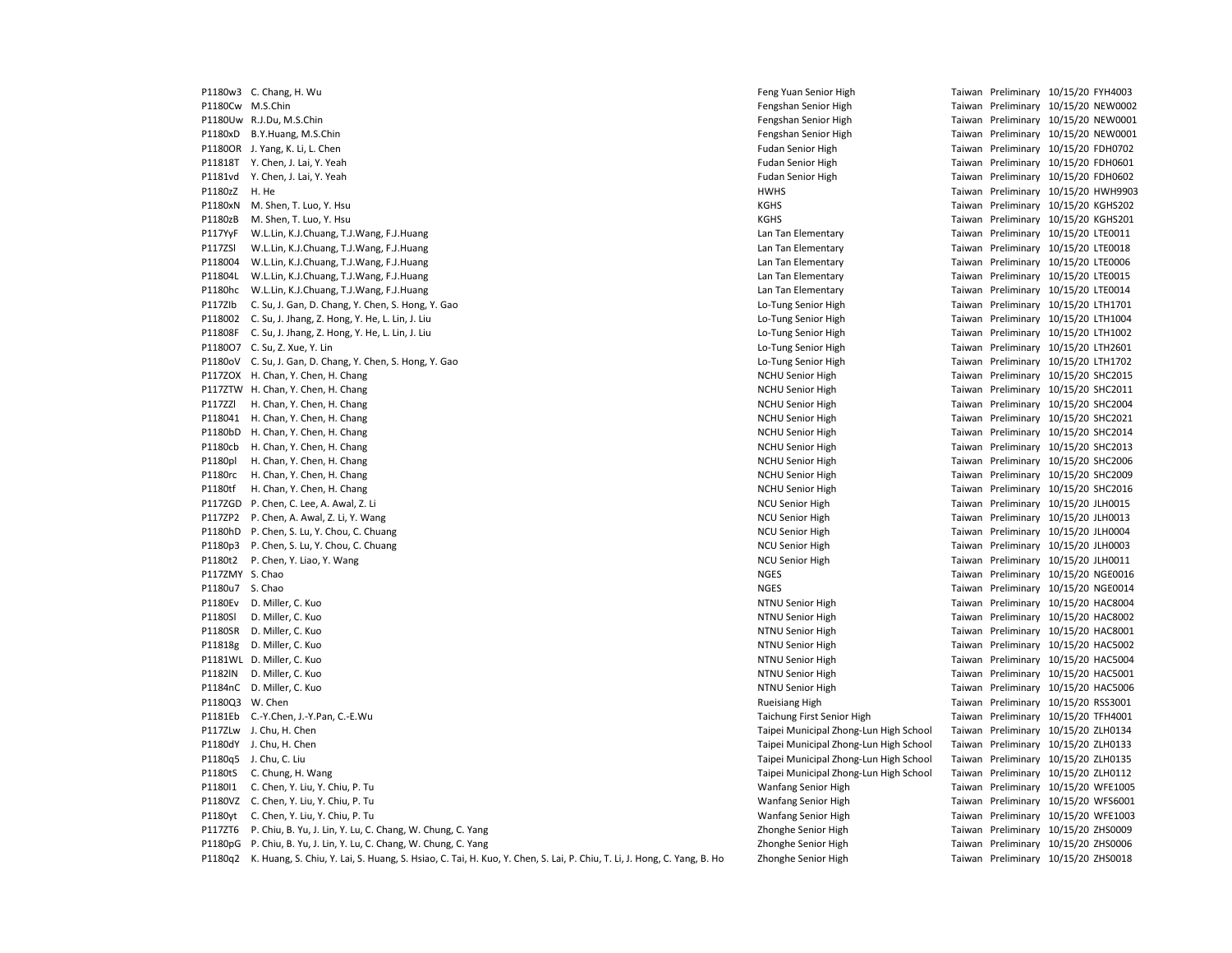| P1180qZ         | P. Chiu, B. Yu, J. Lin, Y. Lu, C. Chang, W. Chung, C. Yang                                                                      | Zhonghe Senior High       |  | Taiwan Preliminary 10/15/20 ZHS0013 |
|-----------------|---------------------------------------------------------------------------------------------------------------------------------|---------------------------|--|-------------------------------------|
| P1180s6         | P. Chiu, B. Yu, J. Lin, Y. Lu, C. Chang, W. Chung, C. Yang                                                                      | Zhonghe Senior High       |  | Taiwan Preliminary 10/15/20 ZHS0005 |
| P1180tP         | K. Huang, S. Chiu, Y. Lai, S. Huang, S. Hsiao, C. Tai, H. Kuo, Y. Chen, S. Lai, C. Li, P. Chiu, J. Hong, C. Yang, B. Ho         | Zhonghe Senior High       |  | Taiwan Preliminary 10/15/20 ZHS0002 |
|                 | P1180wC K. Huang, S. Chiu, Y. Lai, S. Huang, S. Hsiao, C. Tai, H. Kuo, Y. Chen, S. Lai, P. Chiu, T. Li, J. Hong, C. Yang, B. Ho | Zhonghe Senior High       |  | Taiwan Preliminary 10/15/20 ZHS0019 |
|                 | P1180wH K. Huang, S. Chiu, Y. Lai, S. Huang, S. Hsiao, C. Tai, H. Kuo, Y. Chen, S. Lai, C. Li, P. Chiu, J. Hong, C. Yang, B. Ho | Zhonghe Senior High       |  | Taiwan Preliminary 10/15/20 ZHS0001 |
|                 | P118A5B D. You, Y. Yang, C. Wang                                                                                                | Changhua Senior High      |  | Taiwan Preliminary 10/20/20 CHS1010 |
|                 | P118AvE D. You, Y. Yang, C. Wang                                                                                                | Changhua Senior High      |  | Taiwan Preliminary 10/20/20 CHS1008 |
|                 | P118BmT D. You, J. Huang, Y. Yang, Y. Ho                                                                                        | Changhua Senior High      |  | Taiwan Preliminary 10/20/20 CHS4005 |
|                 | P118BMv D. You, J. Huang, Y. Yang, Y. Ho                                                                                        | Changhua Senior High      |  | Taiwan Preliminary 10/20/20 CHS4004 |
|                 | P118BsB D. You, J. Guo, C. Wei                                                                                                  | Changhua Senior High      |  | Taiwan Preliminary 10/20/20 CHS2006 |
|                 | P118C0w D. You, J. Guo, C. Wei                                                                                                  | Changhua Senior High      |  | Taiwan Preliminary 10/20/20 CHS0012 |
|                 | P118BKz Y. Chen, Y. Hsu, W. Huang, J. Su                                                                                        | Chiavi Girls' Senior High |  | Taiwan Preliminary 10/20/20 CYG0054 |
|                 | P118Bnv Y. Chen, Y. Chu, Y. Chen, R. Li                                                                                         | Chiayi Girls' Senior High |  | Taiwan Preliminary 10/20/20 CYG0042 |
|                 | P118BOL Y. Chen, Y. Chu, Y. Chen, R. Li                                                                                         | Chiayi Girls' Senior High |  | Taiwan Preliminary 10/20/20 CYG0043 |
|                 | P118Bze Y. Chen, Y. Hsu, W. Huang, J. Su                                                                                        | Chiayi Girls' Senior High |  | Taiwan Preliminary 10/20/20 CYG0051 |
|                 | P118BzV Y. Chen, Y. Chu, Y. Chen, R. Li                                                                                         | Chiayi Girls' Senior High |  | Taiwan Preliminary 10/20/20 CYG0041 |
|                 | P118Avn A. Hsu, H. Chen                                                                                                         | Chung-Hsing Senior High   |  | Taiwan Preliminary 10/20/20 NCH1007 |
|                 | P118BBw P. Hsieh, Y. Liao                                                                                                       | Chung-Hsing Senior High   |  | Taiwan Preliminary 10/20/20 NCH5008 |
|                 | P118BPj Y. Chung, Y. Tsai, C. Yu                                                                                                | Chung-Hsing Senior High   |  | Taiwan Preliminary 10/20/20 NCH7014 |
|                 | P118BTV A. Hsieh, M. Hsieh                                                                                                      | Chung-Hsing Senior High   |  | Taiwan Preliminary 10/20/20 NCH4023 |
|                 | P118Bp0 K. Huang, W. Lu                                                                                                         | <b>CYSH</b>               |  | Taiwan Preliminary 10/20/20 CYS0022 |
|                 | P118BPk K. Huang, W. Lu                                                                                                         | <b>CYSH</b>               |  | Taiwan Preliminary 10/20/20 CYS0015 |
|                 | P118BpN K. Huang, C. Chiang, W. Chen, S. Huang                                                                                  | <b>CYSH</b>               |  | Taiwan Preliminary 10/20/20 CYS0020 |
|                 | P118B3C Y. Liu, Y. Zeng, C. Hsu, M. Lee                                                                                         | Dan Feng Senior High      |  | Taiwan Preliminary 10/20/20 DFH0163 |
|                 | P118BtG Y. Liu, Y. Zeng, C. Hsu, M. Lee                                                                                         | Dan Feng Senior High      |  | Taiwan Preliminary 10/20/20 DFH0097 |
| P118Bzi         | Y. Liu, Y. Zeng, S. Yeh, C. Hsu, C. Chien                                                                                       | Dan Feng Senior High      |  | Taiwan Preliminary 10/20/20 DFH0167 |
|                 | P118BZS Y. Liu, Y. Zeng, C. Hsu, M. Lee                                                                                         | Dan Feng Senior High      |  | Taiwan Preliminary 10/20/20 DFH0096 |
|                 | P118BEz B.Y.Huang, M.S.Chin                                                                                                     | Fengshan Senior High      |  | Taiwan Preliminary 10/20/20 NEW0001 |
|                 | P118BV0 Y.H.Huang, M.S.Chin                                                                                                     | Fengshan Senior High      |  | Taiwan Preliminary 10/20/20 NEW0001 |
|                 | P118BxW C.C.Chiang, M.S.Chin                                                                                                    | Fengshan Senior High      |  | Taiwan Preliminary 10/20/20 NEW0002 |
|                 | P118BZF Y.H.Huang, M.S.Chin                                                                                                     | Fengshan Senior High      |  | Taiwan Preliminary 10/20/20 NEW0002 |
|                 | P118Bpk J.Y.Lin, H.H.Hsieh, T.Y.Kuo                                                                                             | <b>Fudan Senior High</b>  |  | Taiwan Preliminary 10/20/20 FDH0402 |
|                 | P118BtK J.Y.Lin, H.H.Hsieh, T.Y.Kuo                                                                                             | <b>Fudan Senior High</b>  |  | Taiwan Preliminary 10/20/20 FDH0401 |
| P118Bz5         | P. Hsieh, Y. Chen, Y. Liao                                                                                                      | <b>Fudan Senior High</b>  |  | Taiwan Preliminary 10/20/20 FDH0201 |
| P118BnJ         | B. Chen                                                                                                                         | <b>HWHS</b>               |  | Taiwan Preliminary 10/20/20 HWH9908 |
| P118BRO H. He   |                                                                                                                                 | <b>HWHS</b>               |  | Taiwan Preliminary 10/20/20 HWH9905 |
| P118BYW B. Chen |                                                                                                                                 | <b>HWHS</b>               |  | Taiwan Preliminary 10/20/20 HWH9907 |
|                 | P118BnZ Y. Tseng, Y. Kuo                                                                                                        | <b>KGHS</b>               |  | Taiwan Preliminary 10/20/20 KGHS403 |
|                 | P118BR1 Y. Tseng, Y. Kuo                                                                                                        | <b>KGHS</b>               |  | Taiwan Preliminary 10/20/20 KGHS401 |
|                 | P118BxQ Y. Tseng, Y. Kuo                                                                                                        | <b>KGHS</b>               |  | Taiwan Preliminary 10/20/20 KGHS402 |
|                 | P118BKb W.L.Lin, F.J.Huang                                                                                                      | Lan Tan Elementary        |  | Taiwan Preliminary 10/20/20 LTE0019 |
|                 | P118Bqt W.L.Lin, F.J.Huang                                                                                                      | Lan Tan Elementary        |  | Taiwan Preliminary 10/20/20 LTE0023 |
|                 | P118BWr W.L.Lin, F.J.Huang                                                                                                      | Lan Tan Elementary        |  | Taiwan Preliminary 10/20/20 LTE0021 |
|                 | P118BAF C. Su, S. Hong, M. Song                                                                                                 | Lo-Tung Senior High       |  | Taiwan Preliminary 10/20/20 LTH3702 |
|                 | P118BGz C. Su, Q. Mao, Y. Huang                                                                                                 | Lo-Tung Senior High       |  | Taiwan Preliminary 10/20/20 LTH3802 |
|                 | P118BKt C. Su, S. Hong, M. Song                                                                                                 | Lo-Tung Senior High       |  | Taiwan Preliminary 10/20/20 LTH3705 |
| P118BFC H. Chan |                                                                                                                                 | <b>NCHU Senior High</b>   |  | Taiwan Preliminary 10/20/20 SHC0033 |
| P118Blv         | H. Chan                                                                                                                         | <b>NCHU Senior High</b>   |  | Taiwan Preliminary 10/20/20 SHC0032 |
|                 | P118Bo9 P. Chen, C. Wu                                                                                                          | <b>NCU Senior High</b>    |  | Taiwan Preliminary 10/20/20 JLH0023 |
|                 | P118BPD P. Chen, C. Wu                                                                                                          | <b>NCU Senior High</b>    |  | Taiwan Preliminary 10/20/20 JLH0025 |
| P118Bsc         | P. Chen, C. Wu                                                                                                                  | <b>NCU Senior High</b>    |  | Taiwan Preliminary 10/20/20 JLH0024 |
|                 | P118BtU P. Chen, C. Wu                                                                                                          | <b>NCU Senior High</b>    |  | Taiwan Preliminary 10/20/20 JLH0022 |
| P118AYb C. Kuo  |                                                                                                                                 | NTNU Senior High          |  | Taiwan Preliminary 10/20/20 HAC3001 |